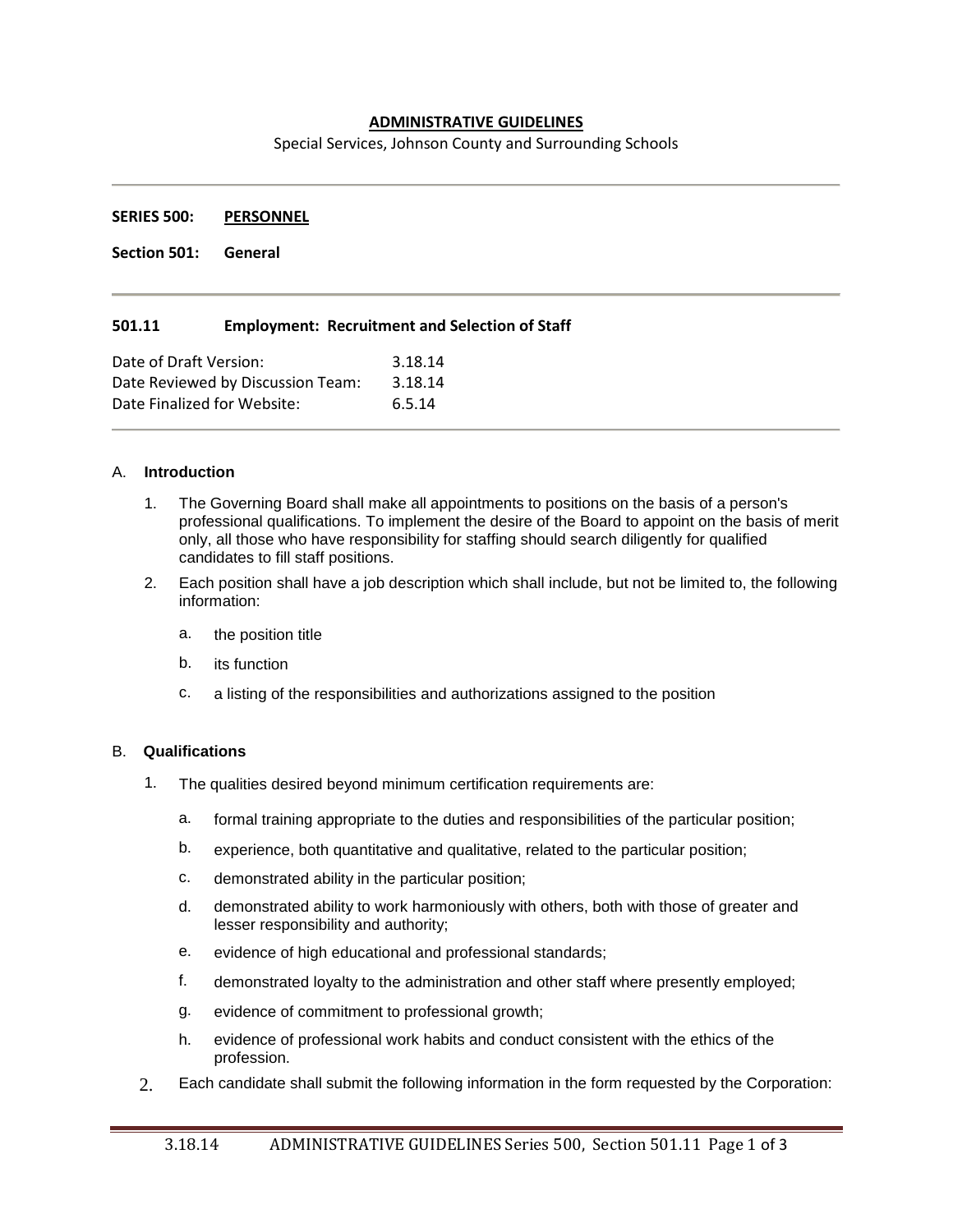- a. personal data, limited to those allowed by law
- b. certificates held
- c. record of educational and professional training (including transcripts)
- d. record of experience applicable to the position, e.g. teaching, counseling, administration, etc.
- e. reports from references

### C. **Selection Process**

1. Application Procedure

All letters of application and all placement office credentials should come through the Human Resources Department which will note date of receipt, acknowledge the application.

- 2. Investigation Procedure
	- a. Checking of credentials should include, in addition to letters of reference, direct telephone calls to the person's recent supervisor(s) or employer.

Such information shall be maintained in a confidential file restricted to supervisory and official use only so as to protect the source(s) of the information and the privacy of the applicant.

- b. A biographical sketch is compiled which outlines in brief the candidate's training and experience and other pertinent qualifications.
- c. All necessary certification, training, and experience is documented.
- 3. Interview Procedure
	- a. Upon receipt of relevant information, applications will be routed to the appropriate administrator for review.
	- b. The administrator shall review the applications and determine appropriate applicants to be interviewed.
	- c. The administrator shall then determine which, if any, members of the staff will be included in reviewing applications and/or attending the interviews.
	- d. Prior to the interview, the Human Resources Department will conduct a criminal history record check (limited). (Submission of Form C.O. 12-A is required)
	- e. After all interviews have been completed, the administrator submits the recommended candidate to the Executive Director for recommendation to the Board, usin Form PCA-1 (Payrll Authorization Form).

Prior to the Governing Board meeting, the candidate will be provided with instructions for obtaining a criminal history record check (Expanded). The candidate will be responsible for scheduling the appointment, providing a set of fingerprints and paying the investigation fee.

- f. Both successful and unsuccessful candidates should be notified of the Corporation's employment decision.
- 4. Procedure for Assistant/Associate Directors and Program Supervisors
	- a. If the opening is for one of these administrative positions, a screening committee consisting of Board members and members of the professional staff shall be selected to assist in the interview process.
	- b. The screening committee may participate in the planning of the interview sessions and the questions that will be asked all candidates.